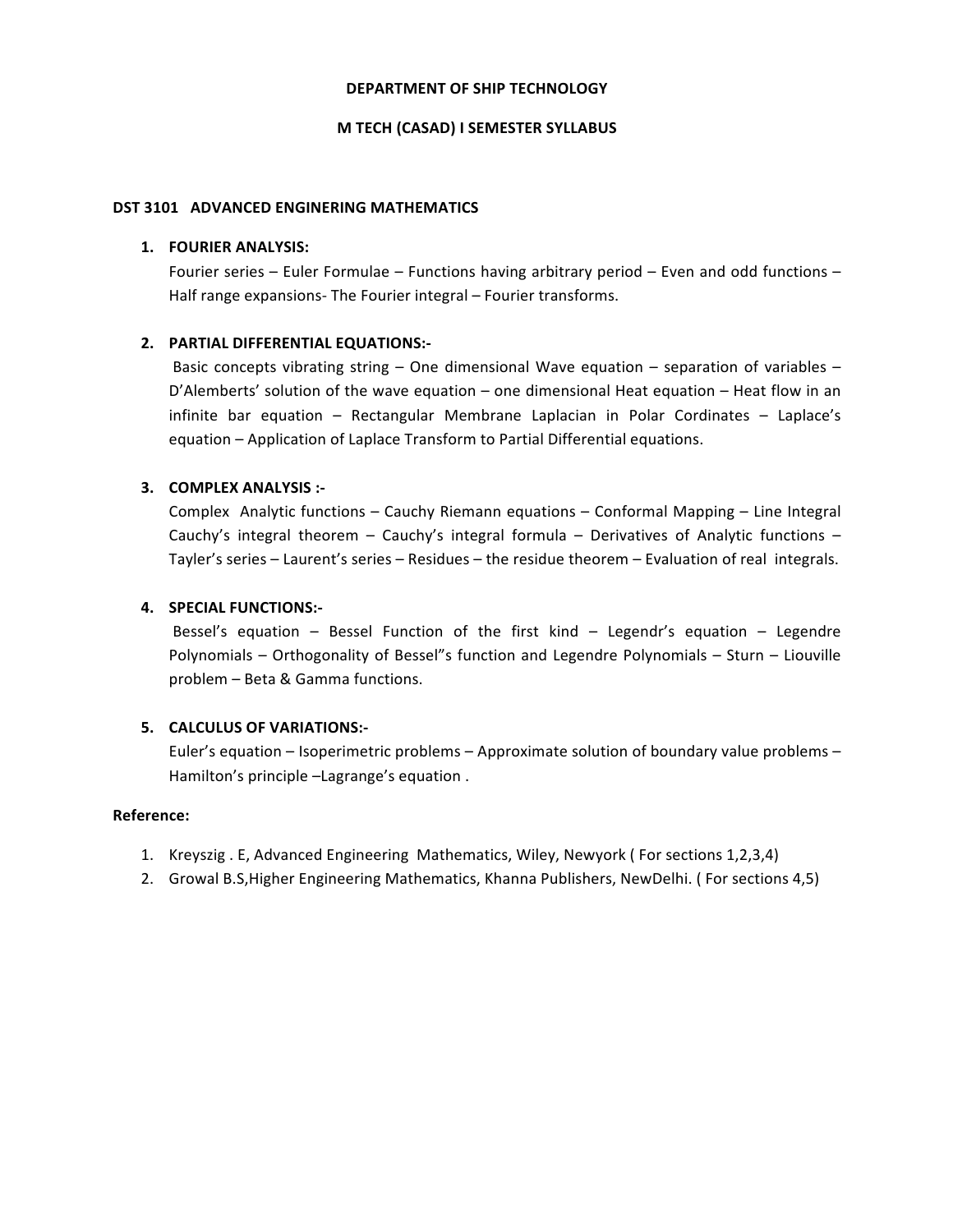# **DST 3102 COMPUTER -AIDED DESIGN IN OFFSHORE ENGINEERING**

# **1. INTRODUCTION TO COMPUTER PROGRAMMING & LANGUAGES.**

# **2. BASICS OF COMPUTER GRAPHICS**

Introduction to computer graphics technology  $-$  picture representation , graphic display devices, graphic input devices; Representation of points and lines, three- dimensional transformations and projections, representation of plane curves and space curves, surface description and generation.

# **3. DATA BASE MANAGEMENT**

# **4. Optimisation Techniques :-**

Minimisation of unconstrained functions  $-$  gradient methods, Newton  $-$  Raphson method, Davidson's method. One -dimensional search method, direct search method, Minimisation of constrained functions, Lagrange multipliers, linear constrains( Gradient projection method and Reduced gradient method), nonlinear constraints ( Method of feasible directions, Penalty function method).

# **5.** Offshore Engineering Applications.

Computer applications in offshore engineering – hydrodynamics and wave data analysis, geometric representation.

- 1. Kernighan B.W and Ritchie D.M, The programming language, Prentice -Hall, NewDelhi.
- 2. Rojers D.F and Adams J.A, Mathematical Elements Computer Graphics, McGraw Hill, New York.
- 3. Newman W.N and Sproull R.F. Principles of Interactive Computer Graphics, MCGraw Hill, New Delhi.
- 4. Ammeral L, Interactive 30 Computer graphics, John Wiley, Singapore.
- 5. Aoki.M, Introduction to optimization Techniques, The Macmiliam Co., New York.
- 6. Rao S.S, Optimisation Theory and Practice.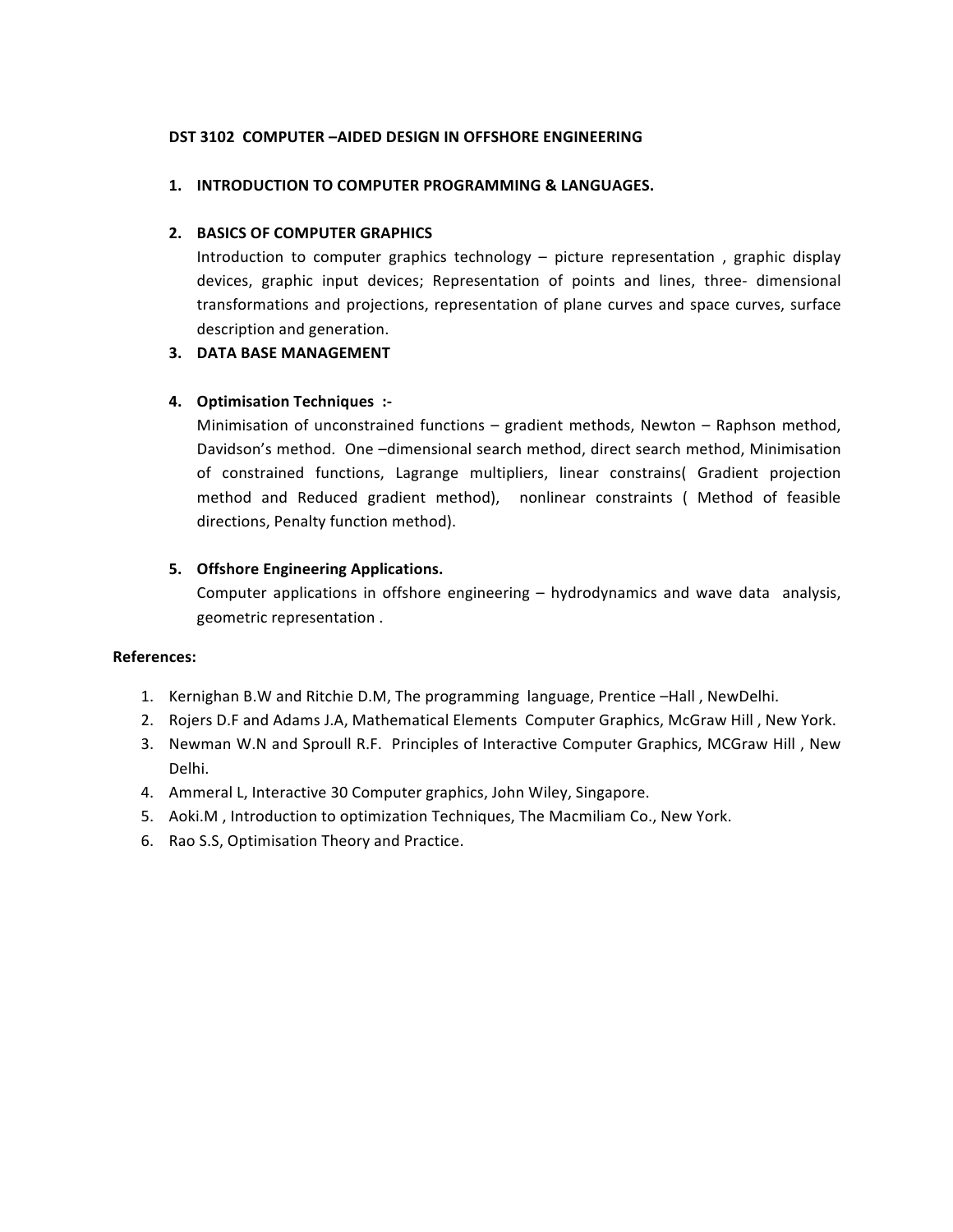## **DST 3103 ADVANCED STRUCTRAL ANALYSIS**

#### **Module I- Theory of Linear Elasticity :**

Stress, Principal Stress and Strain. Concepts and definition of Strain - displacement relation, Equilibrium Constitutive and compatibility equations, St.Venant' principle, Plane stress, plane strain and axirymmetric conditions.

#### **Module-II - Energy Principles:**

Principle of virtual work, principle of minimum potential, Castigliano's theorem - Numerical examples from frame/truss analysis Ray-leigh Ritz method, Galerkin's method.

#### **Module -III Matrix Methods in structural Analysis:**

Stiffness method – direct Stiffness method derivation of stiffness matrix for truss, beam element flexibility method- derivation of flexibility matrix for truss and beam. Numerical examples frame and continuous beam analysis.

## Module -IV Principles of Structural Stability

Methods of stability analysis – Column buckling – Euler equation, Frame instability – Energy approach Application of matrix method to beam column problems

#### **Module V Structural Mechanics:**

Theory of Beams – Analysis of Bernouli and Timoshenko Beams, Ritzmethod – Beam on elastic foundation.

## **Reference**

- 1. Timoshenko S.P and Goodier, Theory of elasticity, Mc Graw Hill, New Delhi.
- 2. Tauchert t, Energy Principles in Mechanics
- 3. Gere and Weaver Matrix method of Structural Analysis
- 4. Reddy C.S, Basic Structural Analysis TMH, 1996
- 5. Iyengar NGR, Stability of beams and plates, TMH
- 6. Timoshenko SP and Kreegy, Elastic Stability, Mc Graw Hill, New Delhi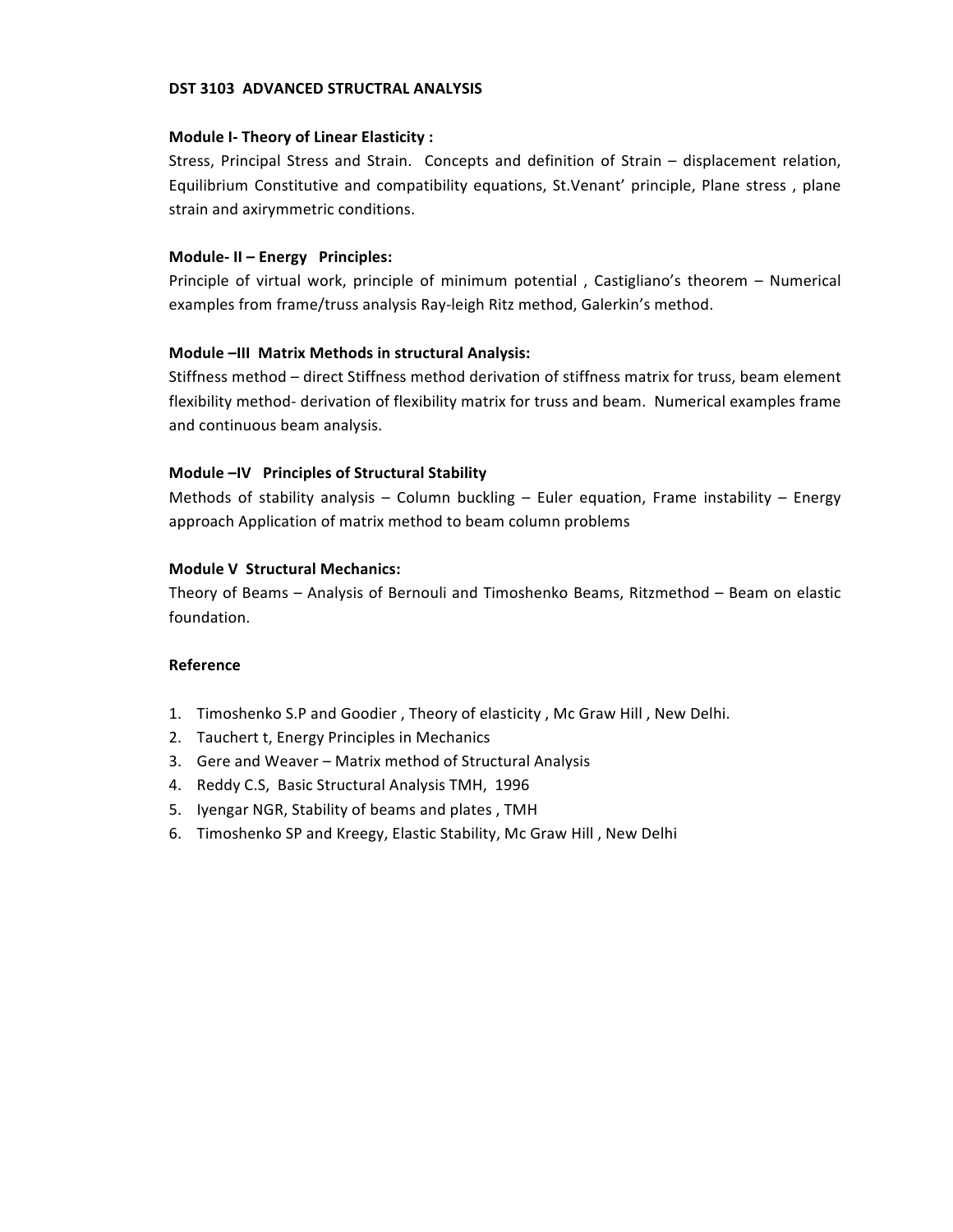## **DST 3104 Marine Hydrodynamics**

# **1. Basic of hydrodynamics**

Conservation of mass and momentum, Euler equation, Bernoulli's equation, potential flow, boundary conditions, fixed and moving bodies , Green's theorem and distributions of singularities.

# **2. Waves**

Classification of water waves, Two dimensional wave equation and wave characteristics, wave theories, small amplitude waves, finite amplitude wave, stokian, solitary and noidal wave theories, wave classification by relative water depth, water particle kinematics, pressure under progressive wave, wave energy power and wave group velocity, Wave deformation, reflections, diffraction and breaking of waves.

# **3. Tides**

Classification, long term effects, basin oscillations, tsunamis, storm.

# **4. Currents**

Classification, behavior, design criteria, scour and other effects of currents.

# **5. Forces**

Wave forces, current forces, wave  $-$  current  $-$  structure interaction, Morisson equation, wave loads on offshore structures and pipe lines, diffraction theory, wave slamming and slapping.

- 1. Newman J.N, Marine Hydrodynamics, MIT Press, Cambridge, Massachussotts.
- 2. Beck R.P Cumins, W.E Dalzell J F, Mandel P and Webster, W C Motions in Waves, Principles of Naval architecture , Second revision (Ed) Lewis E.V, 1989, SNAME , JERSEY city , New Jersey.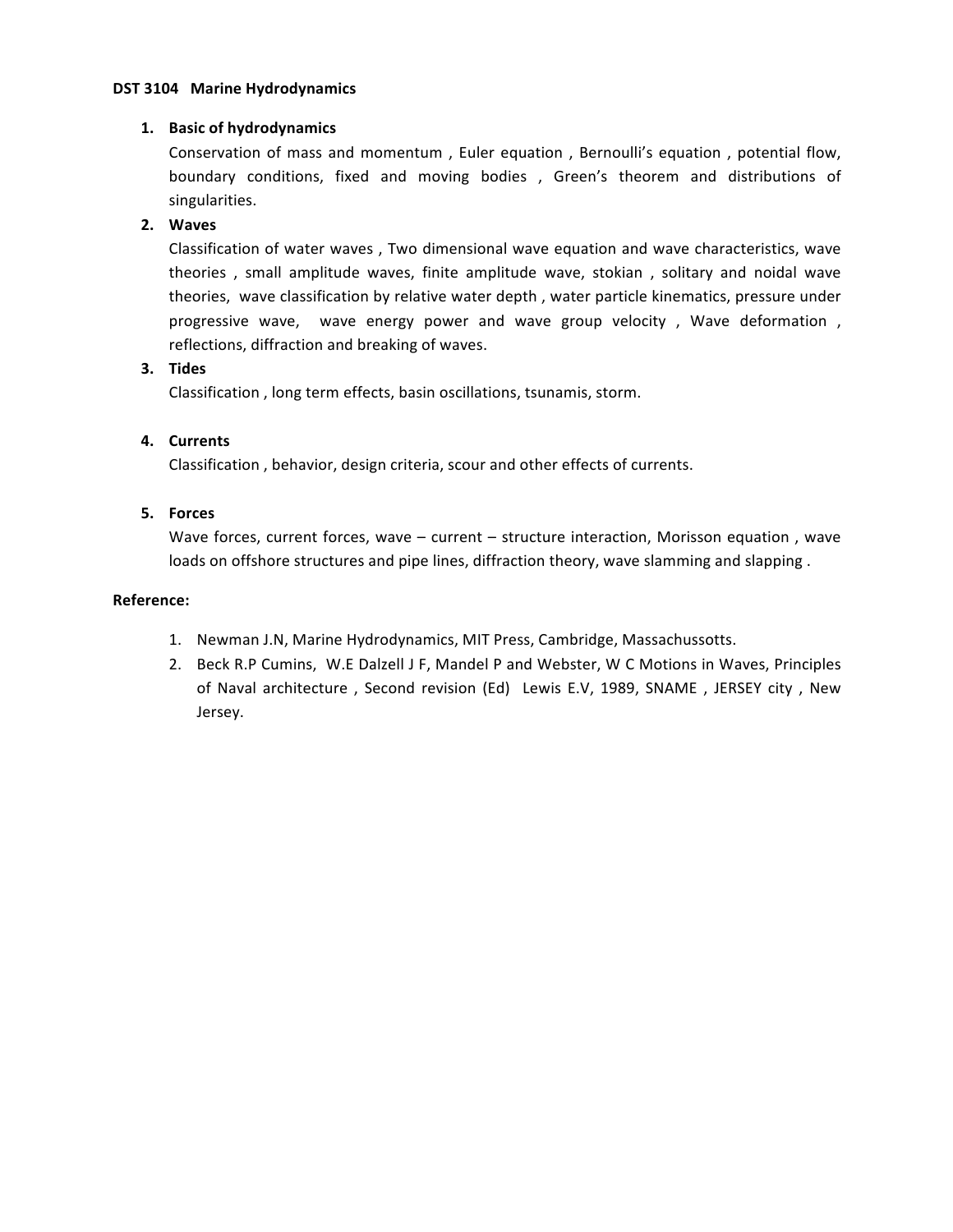## **1. Introduction**

Introduction to conventional approach and fracture mechanics approach to design, significance of defects in material behavior under static and fatigue loading, Brittle fracture experienced in the past, Behaviour of steels and high strength steels under different conditions in service; various test methods. Load extension diagrams, CVN energies, effect of welding, weld defects and its influence on strength under loading , service failure analysis, Non destructive test methods and its applications . Nucleation and formation of cracks in brittle, semi brittle and non- brittle solids, closure and healing of cracks, Short cracks and long cracks.

# **2. Griffith's Approach**

The effect of crack in a component or structure, Analysis of crack extension and crack tip stress field, LEFM concepts, The Griffith's energy balance concept, The criterion of crack growth, stress intensity factor and strain energy release rate, constant load and constant deflection cases, the crack tip plastic zone, Irwin's correction, Von Mises criterion, Tresca's criterion, Plastic zone shape, The thickness effect, strain energy densities - distortional and delational, Elastoplastic boundary around crack tip, Dynamics of crack arrest, the dynamic stress intensity factor branching, crack arrest.

# **3.** Fracture Toughness and Stress Intensity Factors

Plane strain fracture toughness determination, standard tests and procedures, size requirement for test specimens, correlation of fracture toughness data and CVN energy data; plane stress and transitional behavior; R-Curve concepts and plane stress testing; non linear crack tip yield, Elasto- plastic fracture, fracture beyond general yield, COD: Use of J integral. Measurement of JIC and JR, Nonlinear fracture toughness concepts, fracture under combined (mixed mode) loading; crack initiation angle and stress, mixed mode stress intensity factors, various criteria like maximum principal stress criterion strain energy density factor criterion, Tcriterion etc..; Determination of stress intensity factors analytical and numerical methods, finite element methods and experimental methods; expressions available in literature for simple cases (through crack and elliptical cracks.).

# **4. Fatigue Crack Growth**

Fatigue crack propagation, crack propagation models; crack propagation equations for different materials such as steels and aluminium, constant aptitude and variable aptitude loading Retardation and closure concepts, Cyclic counting methods random loading, effective stress intensity factor range.

# **5. Applications of Fracture Mechanics Concepts to Design**

Applications to design of structural components; means to provide fail safety and damage tolerance, required information for fracture mechanics approach and collection of available information. Application to pressure vessels and pipe lines . ' Leak before break' criterion, Material selection, use of fatigue crack growth parameters and its application to design.

## Reference

- 1. Lawn B R, and Wilshaw T r, fracture of Brittle solids, Cambridge University press.
- 2. Broek . D, Elementary Engineering Fracture Mechanics, Martinus Nijhoff Publishers.
- 3. Stress Intensity Factor Hand Book, Murakami (Edr)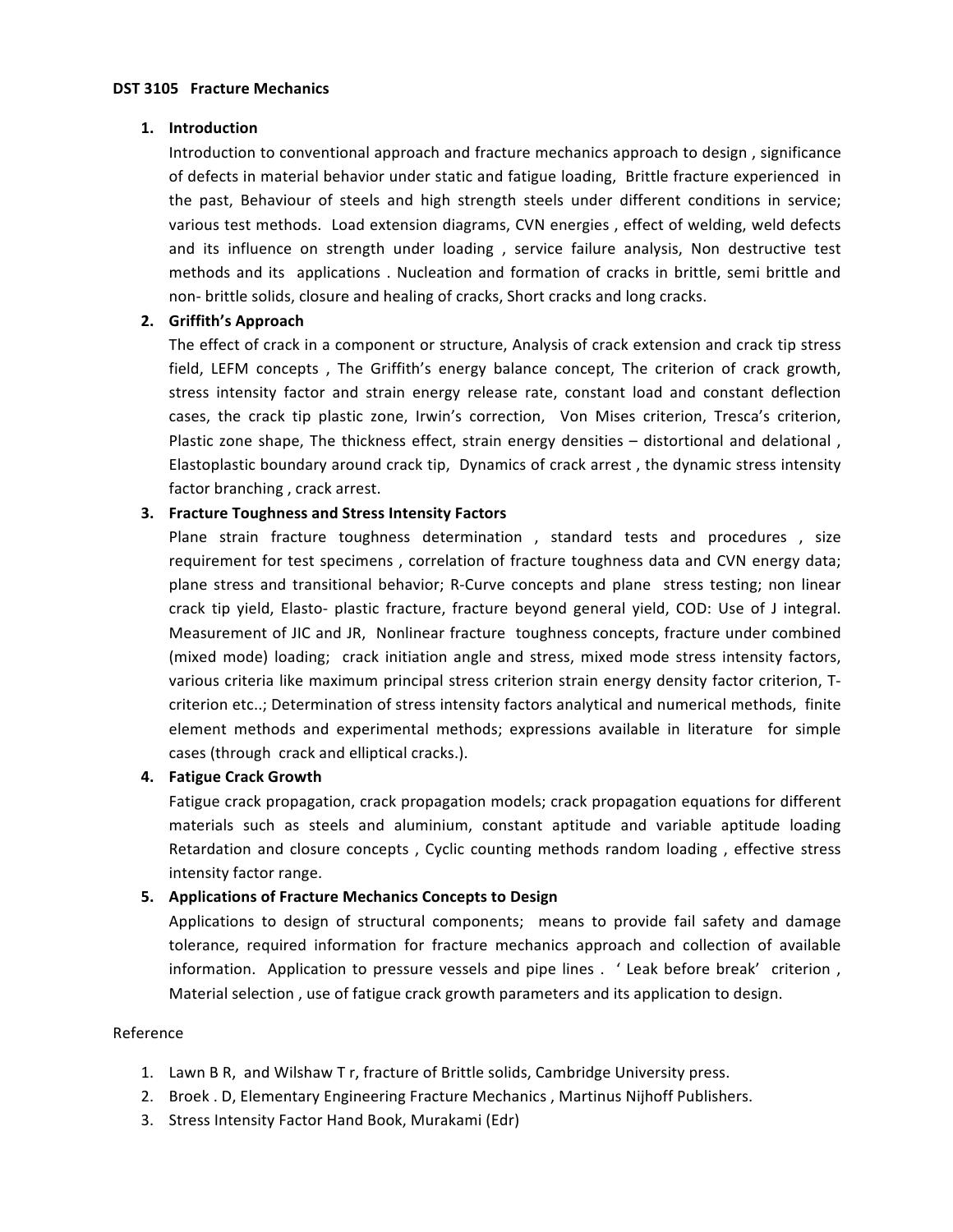# DST 3201 DYNAMICS OF STRUCTURES

- 1. Free and forced vibration of SD of Systems, time and frequency domain approaches.
- 2. Formulation of equations of motion, Hamilton's Principle, Lagrange's equation of motion, continuous and discrete systems.
- 3. Study of MDO:- System Rayleigh Ritz, Stodola and Holtzer methods, Matrix methods for dynamic analysis eigen solution and mode superposition.
- 4. Vibrations of structure involving fluid structure soil interaction, dynamic behavior of offshore structures.
- 5. Stochastic response of offshore structures, frequency domain response of linear systems, time domain response Narrow band systems, spectral fatigue analysis for offshore structures, Response to wave, wind and earth quake.

- 1. Meirovitch .L, elements of Vibration Analysis , McGraw Hill, New Delhi.
- 2. Pen Hartog J.P, Mechanical vibration, McGraw Hill, Newyork.
- 3. Clough R.W, and Penzien J, Dynamics of structures, McGraw Hill, New York.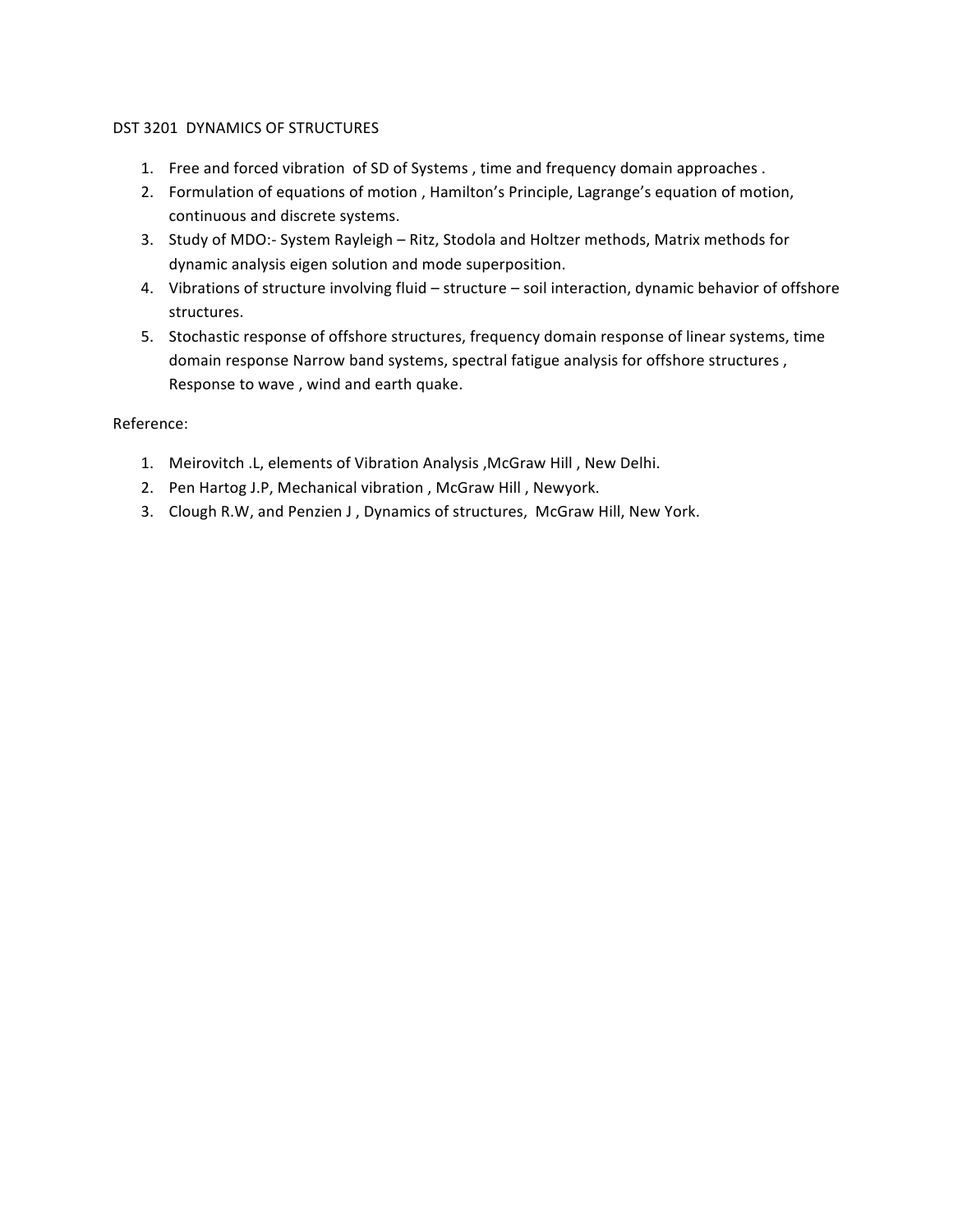# **DST 3202 FINITE ELEMENT METHODS APPLIED TO OFFSHORE ENGINEERING**

# **Module** I

Introduction to fem, definitions, General Procedure of Finite Element Analysis – Variational formulations.

# **Module II**

Shape functions, Convergence Criteria, derivation of property matrix for truss, beam, plane stress, plane strain axymmetric and solid elements.

# **Module III**

Computer implementation of FEM, Organisation of computer code, Numerical methods for various property matrix calculation, Fundamentals of stability and dynamic analysis using fem.

# **Module IV**

Soil Structure Interaction problem Fluid Structure Interaction Problem - Heat conduction problems.

# **Module V**

Structural Application Multistory frames, Stiffened plated structure, Pressure vessels, Offshore Jackets.

- 1. O.C.Zienkiewicz Finite Element Method, Fourth edition, Mc Graw Hill
- 2. R.D.Cook " Concepts and Application of FE Analysis John Wiley & Sons.
- 3. C.S.Krishnamoorthy, Finite Element Analysis TMH New Delhi.
- 4. S.Rajasekaran Finite Element Analysis, Wheeler publishing Company.
- 5. K.J.Bathe Finite Element Procedure in Engineering analysis, Prentice Hall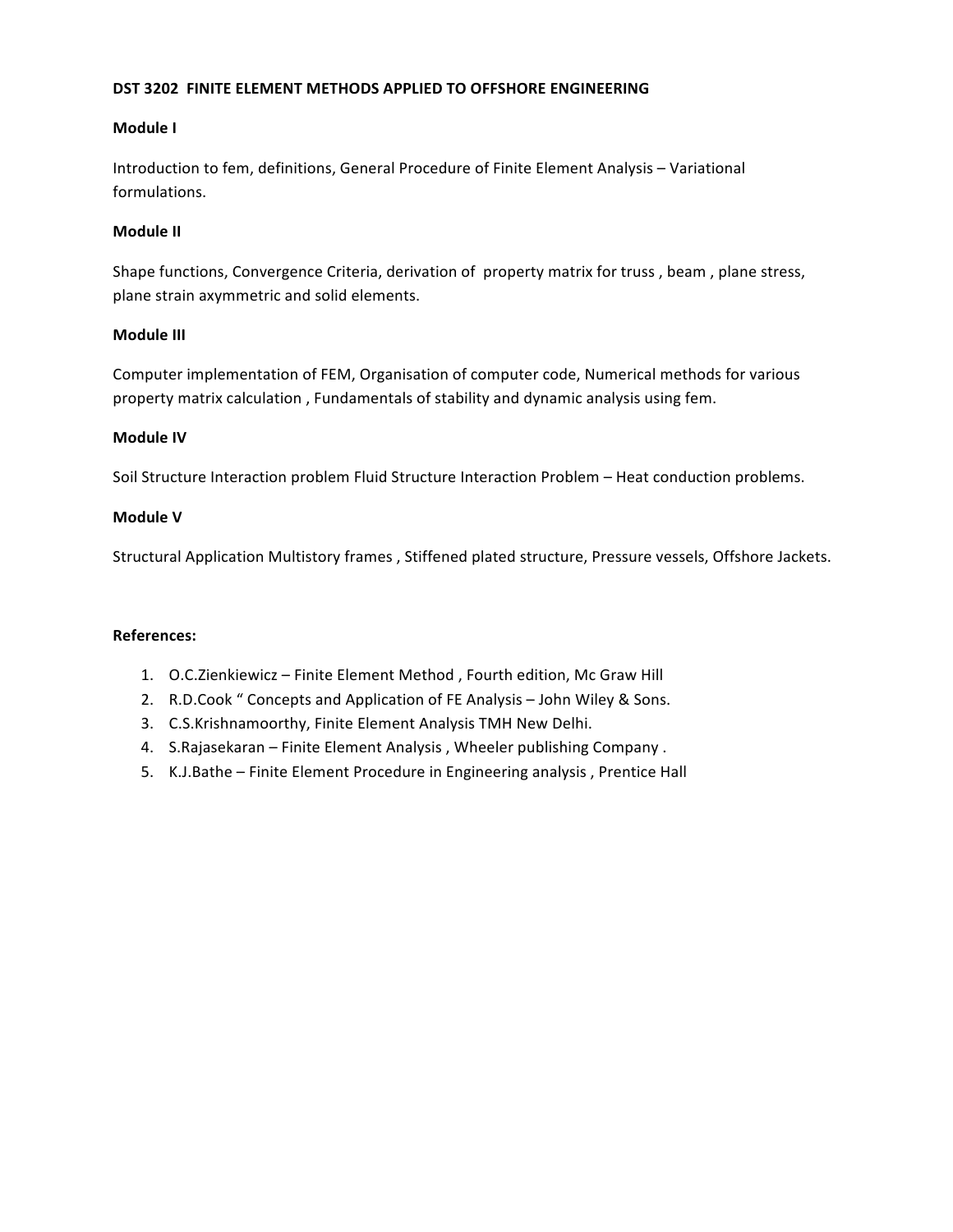## **DST 3203 OCEAN WAVES AND EFFECT**

#### 1. WAVES IN OPEN SEA

Origin and preparation, classification of sea state, elements of probability theory and random process, short-term model with constant amplitude components, generation theory of ocean waves, characteristics of point and directional spectoras, wave slope spectrum, encounter frequency spectrum, ocean wave data analysis, idealized spectral families.

## **2. FORCES AND RESPONSE IN REGULAR WAVES**

Formulation of diffraction and radiation problem for potential flow simplified head sea case, motion regular waves strip theory, panel method and finite element method to compute hydrodynamic forces and coefficients.

## **3. FORCES AND RESPONSE IN A SEAWAY**

Linear random theory, long-rested sea with without forward speed, short -crested sea case, statistics of maximum long-term performance predictions, local and relative motions, added resistance, wave loads.

# **4. HYDRODYNAMIC EXCITING FORCES**

Excitation forces due to steady flow, linerised wave forces inviscid fluid, influence of viscosity on wave excitation forces wave drift forces.

5. A minor project on determination of forces on Ocean Structures.

- 1. Heoft J.P, Advanced dynamics of Marine Structure, Wiley Interscience, Newyork.
- 2. Beck R.F, Cummins W.E, Dalzeli J F, Mandel P and Webster, W C " Motions in waves" Principles of Naval Architecture, Second Revision (ed), Lewis E V, SNAME ,Jersey City, New Jersey.
- 3. P:rice W.G, and Bishop, R E D Probablistic theory of ship Dynamics, Chapman and hall, London.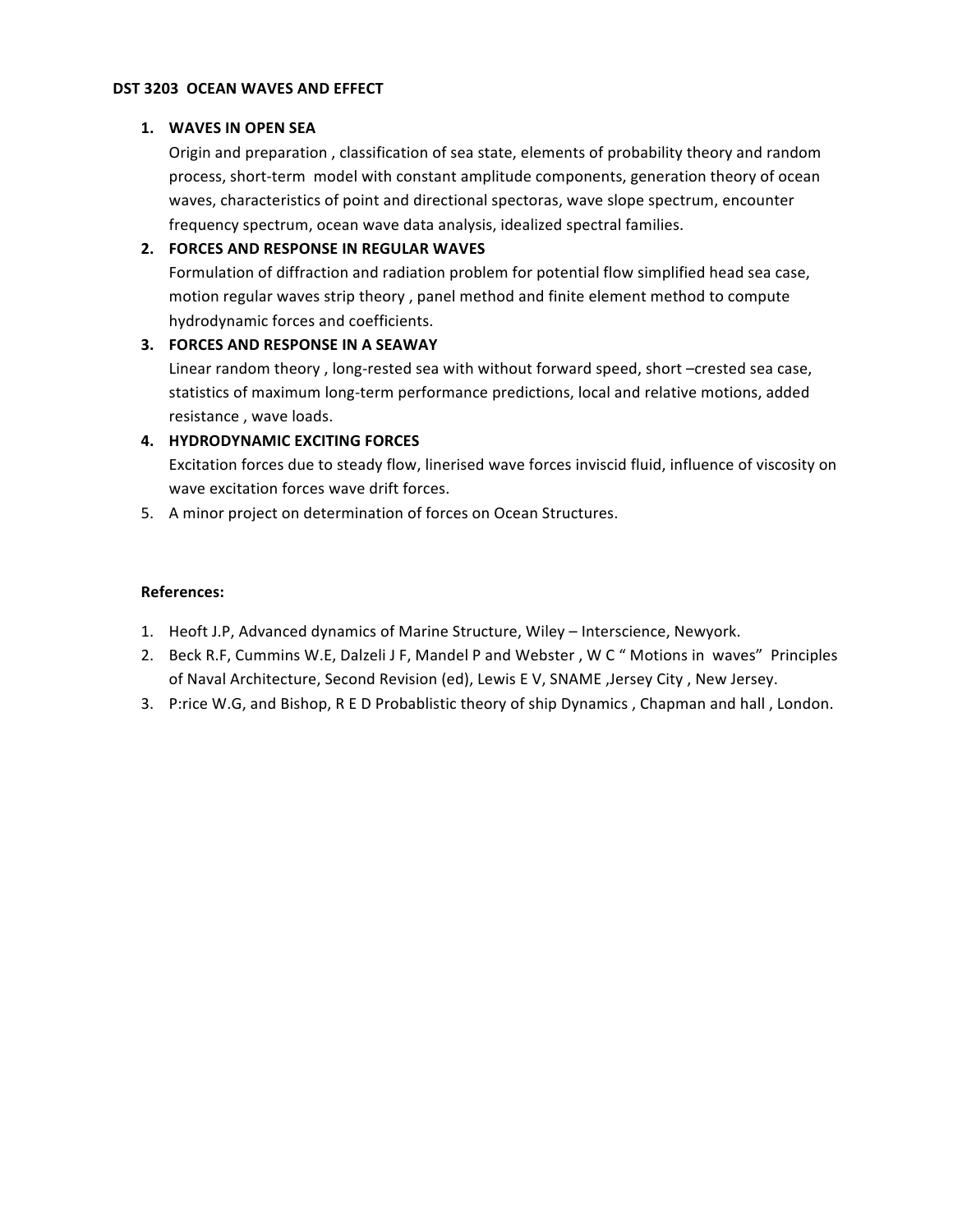# **DST 3204 ANALYSIS OF SPECIAL STRUCTURES**

## **Module –I**

Plated Structures - Theory of thin plates, Buckling of plates. Analysis of stiffened plates, Buckling of Stiffened plates.

#### **Module II**

Thin walled Structures - Torsion of Thin walled Structures , Theory of restrained torsion.

## **Module –III**

Sheanwalls Diaphragms grids and grillages

# **Module IV**

Shells, Cylindrical shell roof, pressure vesels

## **Module V**

Miscellaneous - Cranes, Industrial Structures, Suspension Bridges

- 1. L.H.Donnel, Beam, Plates and Shells, Mc Graw Hill, New York
- 2. Timoshenko SP and Kruger . W .Theory of plates and Shells Mc Graw Hill
- 3. Srinath L.S advanced Mechanics of Solids TMH, New Delhi
- 4. Kazmi analysis of shear wall structures
- 5. G.S Ramaswami Concrete shell roofs